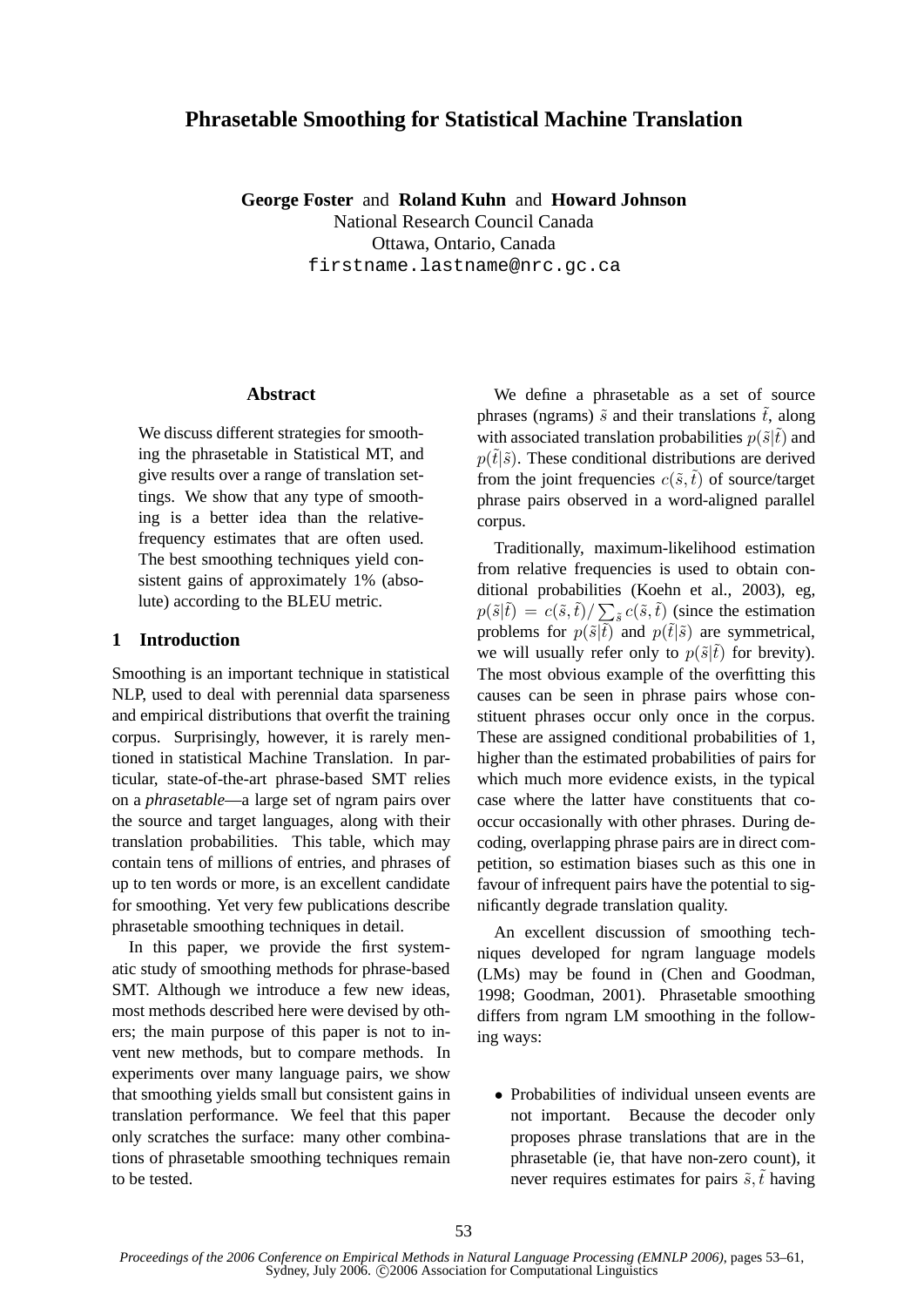$c(\tilde{s}, \tilde{t}) = 0$ <sup>1</sup> However, probability mass is reserved for the *set* of unseen translations, implying that probability mass is subtracted from the seen translations.

- There is no obvious lower-order distribution for backoff. One of the most important techniques in ngram LM smoothing is to combine estimates made using the previous  $n - 1$ words with those using only the previous  $n-i$ words, for  $i = 2...n$ . This relies on the fact that closer words are more informative, which has no direct analog in phrasetable smoothing.
- The predicted objects are word sequences (in another language). This contrasts to LM smoothing where they are single words, and are thus less amenable to decomposition for smoothing purposes.

We propose various ways of dealing with these special features of the phrasetable smoothing problem, and give evaluations of their performance within a phrase-based SMT system.

The paper is structured as follows: section 2 gives a brief description of our phrase-based SMT system; section 3 presents the smoothing techniques used; section 4 reviews previous work; section 5 gives experimental results; and section 6 concludes and discusses future work.

### **2 Phrase-based Statistical MT**

Given a source sentence s, our phrase-based SMT system tries to find the target sentence  $\hat{t}$  that is the most likely translation of s. To make search more efficient, we use the Viterbi approximation and seek the most likely combination of t and its alignment a with s, rather than just the most likely t:

$$
\hat{\mathbf{t}} = \operatorname*{argmax}_{\mathbf{t}} p(\mathbf{t}|\mathbf{s}) \approx \operatorname*{argmax}_{\mathbf{t}, \mathbf{a}} p(\mathbf{t}, \mathbf{a}|\mathbf{s}),
$$

where  $\mathbf{a} = (\tilde{s}_1, \tilde{t}_1, j_1), ..., (\tilde{s}_K, \tilde{t}_K, j_K)$ ;  $\tilde{t}_k$  are target phrases such that  $\mathbf{t} = \tilde{t}_1 \dots \tilde{t}_K$ ;  $\tilde{s}_k$  are source phrases such that  $\mathbf{s} = \tilde{s}_{j_1} \dots \tilde{s}_{j_K}$ ; and  $\tilde{s}_k$  is the translation of the kth target phrase  $\tilde{t}_k$ .

To model  $p(\mathbf{t}, \mathbf{a} | \mathbf{s})$ , we use a standard loglinear approach:

$$
p(\mathbf{t}, \mathbf{a} | \mathbf{s}) \propto \exp \left[\sum_{i} \lambda_i f_i(\mathbf{s}, \mathbf{t}, \mathbf{a})\right]
$$

where each  $f_i(\mathbf{s}, \mathbf{t}, \mathbf{a})$  is a feature function, and weights  $\lambda_i$  are set using Och's algorithm (Och, 2003) to maximize the system's BLEU score (Papineni et al., 2001) on a development corpus. The features used in this study are: the length of t; a single-parameter distortion penalty on phrase reordering in a, as described in (Koehn et al., 2003); phrase translation model probabilities; and trigram language model probabilities  $\log p(\mathbf{t})$ , using Kneser-Ney smoothing as implemented in the SRILM toolkit (Stolcke, 2002).

Phrase translation model probabilities are features of the form:

$$
\log p(\mathbf{s}|\mathbf{t}, \mathbf{a}) \approx \sum_{k=1}^{K} \log p(\tilde{s}_k | \tilde{t}_k)
$$

ie, we assume that the phrases  $\tilde{s}_k$  specified by a are conditionally independent, and depend only on their aligned phrases  $\tilde{t}_k$ . The "forward" phrase probabilities  $p(\tilde{t}|\tilde{s})$  are not used as features, but only as a filter on the set of possible translations: for each source phrase  $\tilde{s}$  that matches some ngram in s, only the 30 top-ranked translations  $\tilde{t}$  according to  $p(t|\tilde{s})$  are retained.

To derive the joint counts  $c(\tilde{s},\tilde{t})$  from which  $p(\tilde{s}|\tilde{t})$  and  $p(\tilde{t}|\tilde{s})$  are estimated, we use the phrase induction algorithm described in (Koehn et al., 2003), with symmetrized word alignments generated using IBM model 2 (Brown et al., 1993).

## **3 Smoothing Techniques**

Smoothing involves some recipe for modifying conditional distributions away from pure relativefrequency estimates made from joint counts, in order to compensate for data sparsity. In the spirit of ((Hastie et al., 2001), figure 2.11, pg. 38) smoothing can be seen as a way of combining the relativefrequency estimate, which is a model with high complexity, high variance, and low bias, with another model with lower complexity, lower variance, and high bias, in the hope of obtaining better performance on new data. There are two main ingredients in all such recipes: some probability distribution that is smoother than relative frequencies (ie, that has fewer parameters and is thus less

<sup>&</sup>lt;sup>1</sup>This is a first approximation; exceptions occur when different phrasetables are used in parallel, and when rules are used to translate certain classes of entities.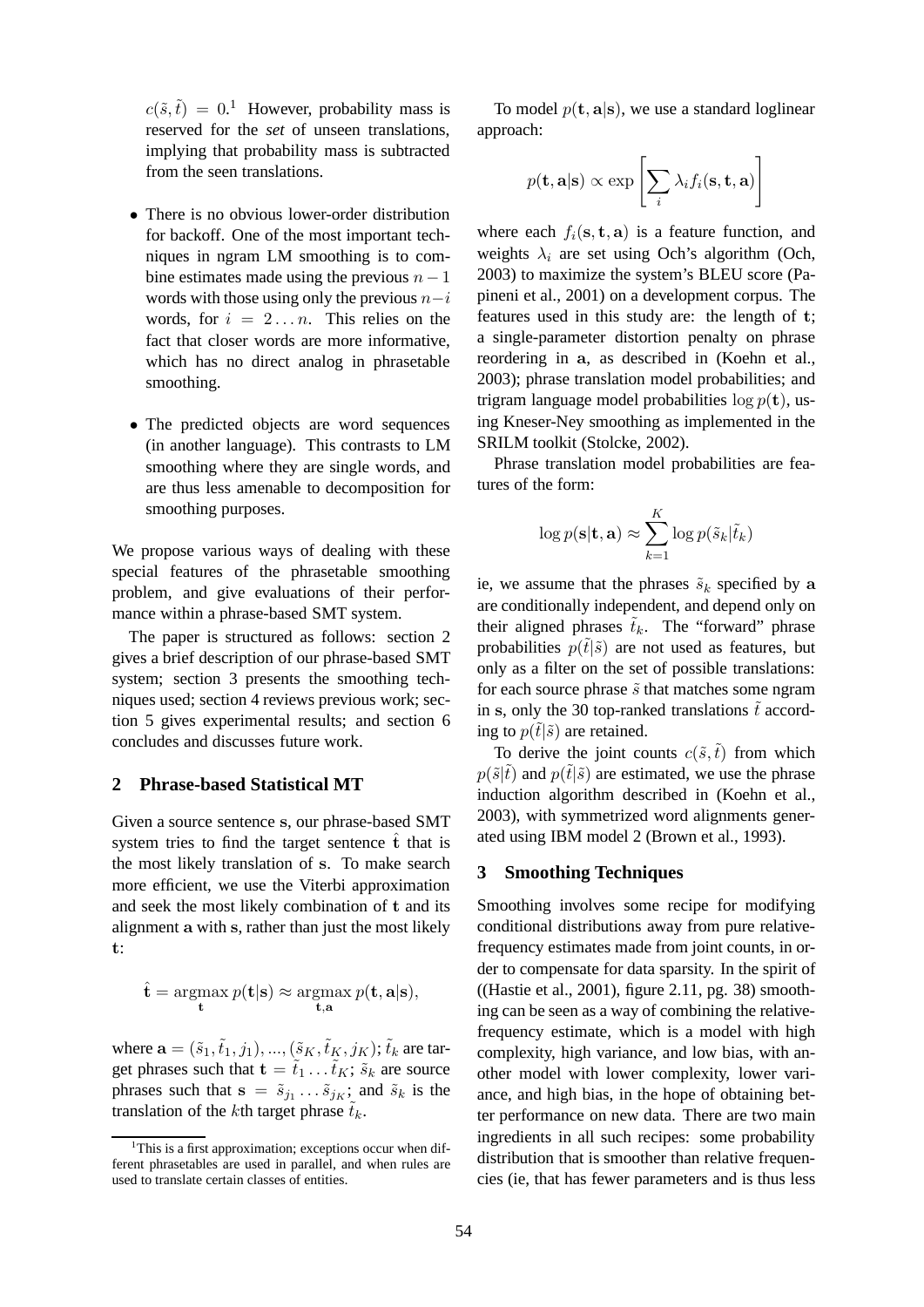complex) and some technique for combining that distribution with relative frequency estimates. We will now discuss both these choices: the distribution for carrying out smoothing and the combination technique. In this discussion, we use  $\tilde{p}()$  to denote relative frequency distributions.

### **Choice of Smoothing Distribution**

One can distinguish between two approaches to smoothing phrase tables. *Black-box* techniques do not look inside phrases but instead treat them as atomic objects: that is, both the  $\tilde{s}$  and the  $\tilde{t}$  in the expression  $p(\tilde{s}|\tilde{t})$  are treated as units about which nothing is known except their counts. In contrast, *glass-box* methods break phrases down into their component words.

The black-box approach, which is the simpler of the two, has received little attention in the SMT literature. An interesting aspect of this approach is that it allows one to implement phrasetable smoothing techniques that are analogous to LM smoothing techniques, by treating the problem of estimating  $p(\tilde{s}|\tilde{t})$  as if it were the problem of estimating a bigram conditional probability. In this paper, we give experimental results for phrasetable smoothing techniques analogous to Good-Turing, Fixed-Discount, Kneser-Ney, and Modified Kneser-Ney LM smoothing.

Glass-box methods for phrasetable smoothing have been described by other authors: see section 3.3. These authors decompose  $p(\tilde{s}|\tilde{t})$  into a set of lexical distributions  $p(s|\tilde{t})$  by making independence assumptions about the words  $s$  in  $\tilde{s}$ . The other possibility, which is similar in spirit to ngram LM lower-order estimates, is to combine estimates made by replacing words in  $\tilde{t}$  with wildcards, as proposed in section 3.4.

### **Choice of Combination Technique**

Although we explored a variety of black-box and glass-box smoothing distributions, we only tried two combination techniques: linear interpolation, which we used for black-box smoothing, and loglinear interpolation, which we used for glass-box smoothing.

For black-box smoothing, we could have used a backoff scheme or an interpolation scheme. Backoff schemes have the form:

$$
p(\tilde{s}|\tilde{t}) = \begin{cases} p_h(\tilde{s}|\tilde{t}), & c(\tilde{s}, \tilde{t}) \ge \tau \\ p_b(\tilde{s}|\tilde{t}), & \text{else} \end{cases}
$$

where  $p_h(\tilde{s}|\tilde{t})$  is a higher-order distribution,

 $p_b(\tilde{s}|\tilde{t})$  is a smooth backoff distribution, and  $\tau$  is a threshold above which counts are considered reliable. Typically,  $\tau = 1$  and  $p_h(\tilde{s}|\tilde{t})$  is version of  $\tilde{p}(\tilde{s}|\tilde{t})$  modified to reserve some probability mass for unseen events.

Interpolation schemes have the general form:

$$
p(\tilde{s}|\tilde{t}) = \alpha(\tilde{s}, \tilde{t})\tilde{p}(\tilde{s}|\tilde{t}) + \beta(\tilde{s}, \tilde{t})p_b(\tilde{s}|\tilde{t}), \quad (1)
$$

where  $\alpha$  and  $\beta$  are combining coefficients. As noted in (Chen and Goodman, 1998), a key difference between interpolation and backoff is that the former approach uses information from the smoothing distribution to modify  $\tilde{p}(\tilde{s}|\tilde{t})$  for higher-frequency events, whereas the latter uses it only for low-frequency events (most often 0 frequency events). Since for phrasetable smoothing, better prediction of unseen (zero-count) events has no direct impact—only seen events are represented in the phrasetable, and thus hypothesized during decoding—interpolation seemed a more suitable approach.

For combining relative-frequency estimates with glass-box smoothing distributions, we employed loglinear interpolation. This is the traditional approach for glass-box smoothing (Koehn et al., 2003; Zens and Ney, 2004). To illustrate the difference between linear and loglinear interpolation, consider combining two Bernoulli distributions  $p_1(x)$  and  $p_2(x)$  using each method:

$$
p_{linear}(x) = \alpha p_1(x) + (1 - \alpha)p_2(x)
$$

$$
p_{loglin}(x) = \frac{p_1(x)^{\alpha} p_2(x)}{p_1(x)^{\alpha} p_2(x) + q_1(x)^{\alpha} q_2(x)}
$$

where  $q_i(x) = 1 - p_i(x)$ . Setting  $p_2(x) = 0.5$ to simulate uniform smoothing gives  $p_{loglin}(x) =$  $p_1(x)^\alpha/(p_1(x)^\alpha+q_1(x)^\alpha)$ . This is actually *less* smooth than the original distribution  $p_1(x)$ : it preserves extreme values 0 and 1, and makes intermediate values more extreme. On the other hand,  $p_{linear}(x) = \alpha p_1(x) + (1 - \alpha)/2$ , which has the opposite properties: it moderates extreme values and tends to preserve intermediate values.

An advantage of loglinear interpolation is that we can tune loglinear weights so as to maximize the true objective function, for instance BLEU; recall that our translation model is itself loglinear, with weights set to minimize errors. In fact, a limitation of the experiments described in this paper is that the loglinear weights for the glass-box techniques were optimized for BLEU using Och's algorithm (Och, 2003), while the linear weights for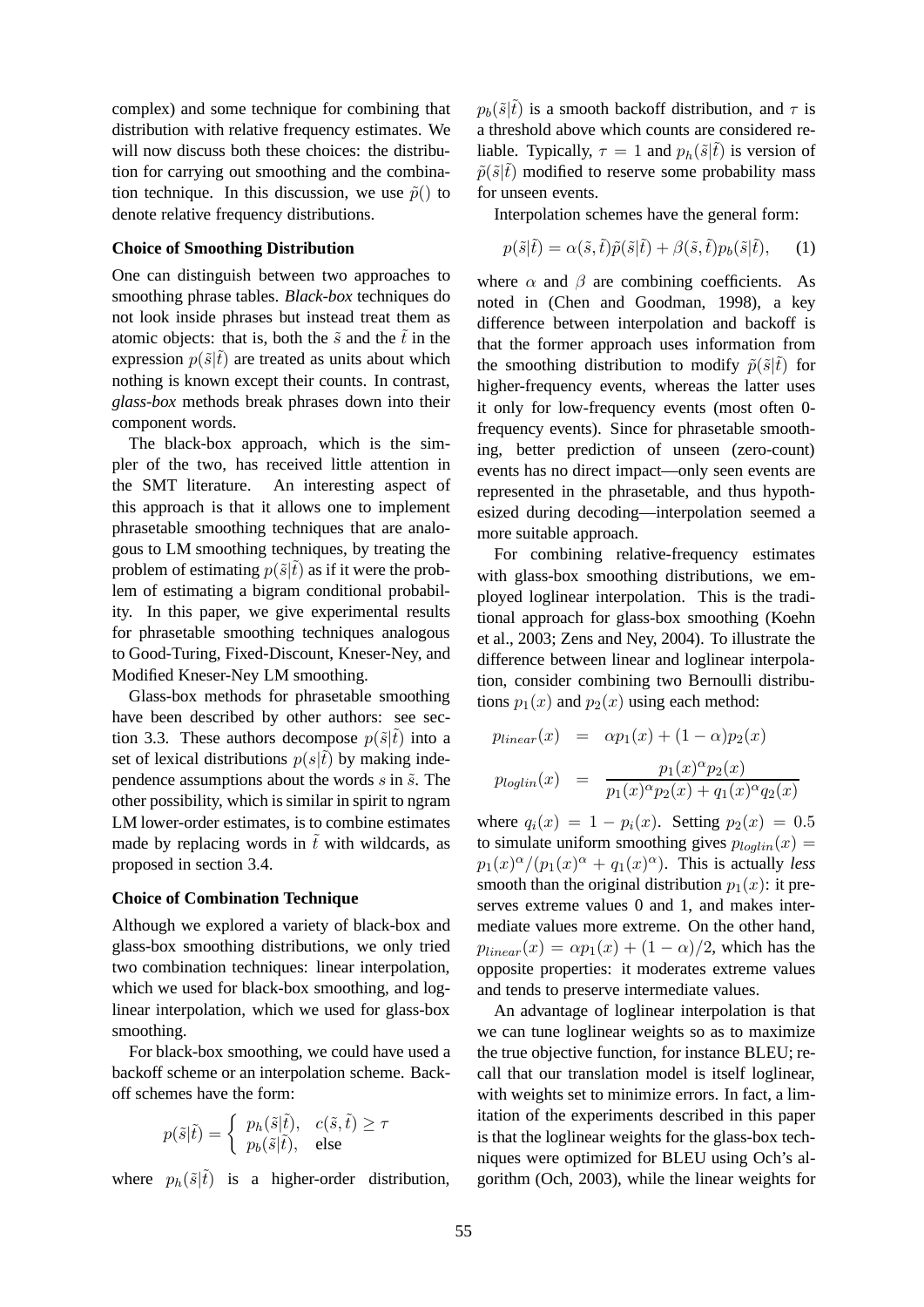black-box techniques were set heuristically. Obviously, this gives the glass-box techniques an advantage when the different smoothing techniques are compared using BLEU! Implementing an algorithm for optimizing linear weights according to BLEU is high on our list of priorities.

The preceding discussion implicitly assumes a single set of counts  $c(\tilde{s},\tilde{t})$  from which conditional distributions are derived. But, as phrases of different lengths are likely to have different statistical properties, it might be worthwhile to break down the global phrasetable into separate phrasetables for each value of  $|\tilde{t}|$  for the purposes of smoothing. Any similar strategy that does not split up  $\{\tilde{s}|c(\tilde{s},\tilde{t})>0\}$  for any fixed  $\tilde{t}$  can be applied to any smoothing scheme. This is another idea we are eager to try soon.

We now describe the individual smoothing schemes we have implemented. Four of them are black-box techniques: Good-Turing and three fixed-discount techniques (fixed-discount interpolated with unigram distribution, Kneser-Ney fixed-discount, and modified Kneser-Ney fixeddiscount). Two of them are glass-box techniques: Zens-Ney "noisy-or" and Koehn-Och-Marcu IBM smoothing. Our experiments tested not only these individual schemes, but also some loglinear combinations of a black-box technique with a glassbox technique.

#### **3.1 Good-Turing**

Good-Turing smoothing is a well-known technique (Church and Gale, 1991) in which observed counts c are modified according to the formula:

$$
c_g = (c+1)n_{c+1}/n_c \t\t(2)
$$

where  $c_q$  is a modified count value used to replace c in subsequent relative-frequency estimates, and  $n_c$  is the number of events having count c. An intuitive motivation for this formula is that it approximates relative-frequency estimates made by successively leaving out each event in the corpus, and then averaging the results (Nádas, 1985).

A practical difficulty in implementing Good-Turing smoothing is that the  $n_c$  are noisy for large c. For instance, there may be only one phrase pair that occurs exactly  $c = 347,623$  times in a large corpus, and no pair that occurs  $c = 347,624$ times, leading to  $c_q(347, 623) = 0$ , clearly not what is intended. Our solution to this problem is based on the technique described in (Church

and Gale, 1991). We first take the log of the observed  $(c, n_c)$  values, and then use a linear least squares fit to  $\log n_c$  as a function of  $\log c$ . To ensure that the result stays close to the reliable values of  $n_c$  for large c, error terms are weighted by c, ie:  $c(\log n_c - \log n_c')^2$ , where  $n_c'$  are the fitted values.

Our implementation pools all counts  $c(\tilde{s}, \tilde{t})$  together to obtain  $n'_c$  (we have not yet tried separate counts based on length of  $\tilde{t}$  as discussed above). It follows directly from (2) that the total count mass assigned to unseen phrase pairs is  $c_q(0)n_0 = n_1$ , which we approximate by  $n'_1$ . This mass is distributed among contexts  $\tilde{t}$  in proportion to  $c(\tilde{t})$ , giving final estimates:

$$
p(\tilde{s}|\tilde{t}) = \frac{c_g(\tilde{s}, \tilde{t})}{\sum_s c_g(\tilde{s}, \tilde{t}) + p(\tilde{t})n'_1}
$$

,

where  $p(\tilde{t}) = c(\tilde{t}) / \sum_{\tilde{t}} c(\tilde{t}).$ 

## **3.2 Fixed-Discount Methods**

Fixed-discount methods subtract a fixed discount D from all non-zero counts, and distribute the resulting probability mass according to a smoothing distribution (Kneser and Ney, 1995). We use an interpolated version of fixed-discount proposed by (Chen and Goodman, 1998) rather than the original backoff version. For phrase pairs with nonzero counts, this distribution has the general form:

$$
p(\tilde{s}|\tilde{t}) = \frac{c(\tilde{s}, \tilde{t}) - D}{\sum_{\tilde{s}} c(\tilde{s}, \tilde{t})} + \alpha(\tilde{t}) p_b(\tilde{s}|\tilde{t}), \quad (3)
$$

where  $p_b(\tilde{s}|\tilde{t})$  is the smoothing distribution. Normalization constraints fix the value of  $\alpha(t)$ :

$$
\alpha(\tilde{t}) = D n_{1+}(*,\tilde{t}) / \sum_{\tilde{s}} c(\tilde{s}, \tilde{t}),
$$

where  $n_{1+}(*, \tilde{t})$  is the number of phrases  $\tilde{s}$  for which  $c(\tilde{s}, \tilde{t}) > 0$ .

We experimented with two choices for the smoothing distribution  $p_b(\tilde{s}|\tilde{t})$ . The first is a plain unigram  $p(\tilde{s})$ , and the second is the Kneser-Ney lower-order distribution:

$$
p_b(\tilde{s}) = n_{1+}(\tilde{s}, *) / \sum_{\tilde{s}} n_{1+}(\tilde{s}, *),
$$

ie, the proportion of unique target phrases that  $\tilde{s}$  is associated with, where  $n_{1+}(\tilde{s}, *)$  is defined analogously to  $n_{1+}(*,t)$ . Intuitively, the idea is that source phrases that co-occur with many different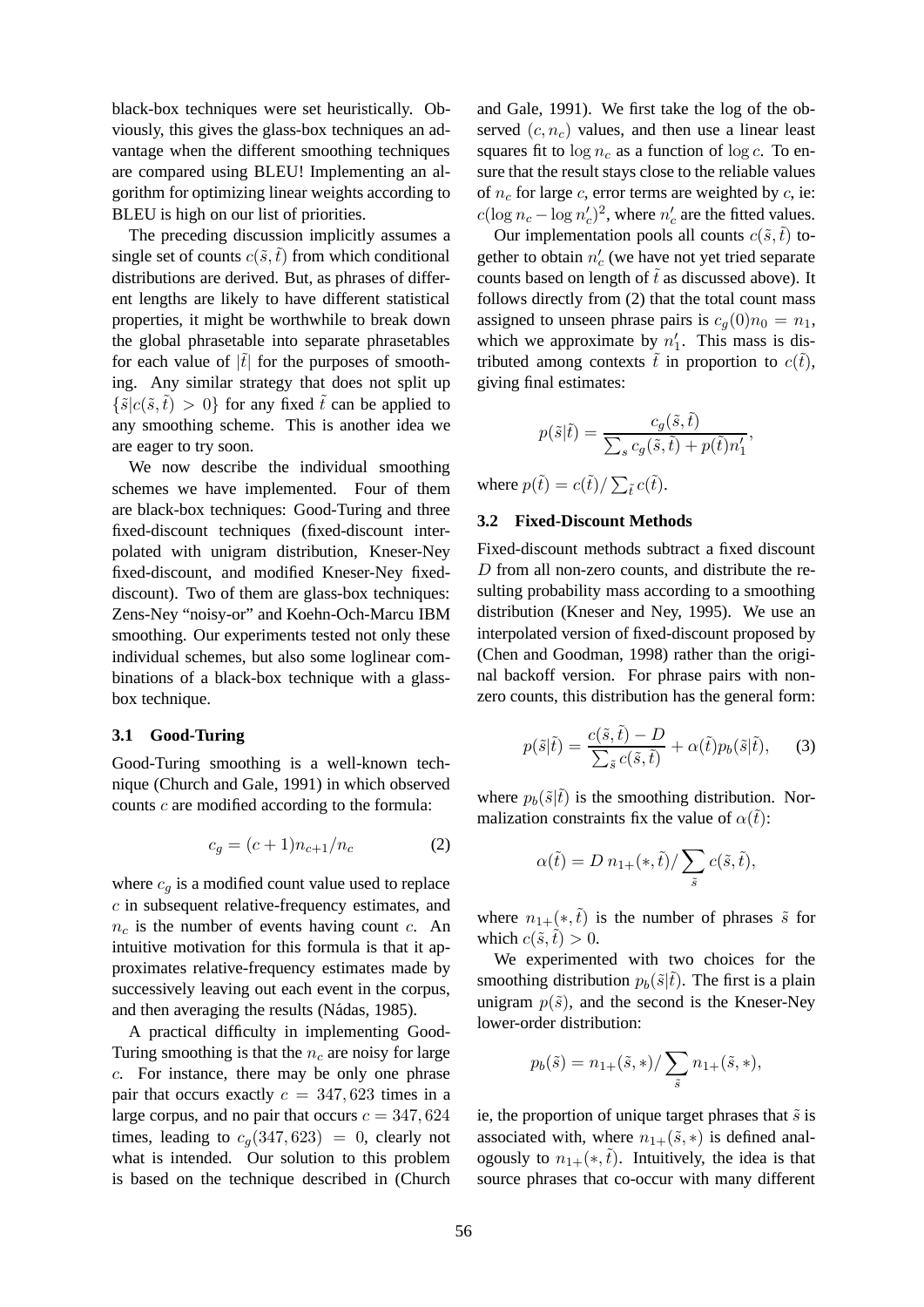target phrases are more likely to appear in new contexts.

For both unigram and Kneser-Ney smoothing distributions, we used a discounting coefficient derived by (Ney et al., 1994) on the basis of a leaveone-out analysis:  $D = n_1/(n_1 + 2n_2)$ . For the Kneser-Ney smoothing distribution, we also tested the "Modified Kneser-Ney" extension suggested in (Chen and Goodman, 1998), in which specific coefficients  $D<sub>c</sub>$  are used for small count values c up to a maximum of three (ie  $D_3$  is used for  $c > 3$ ). For  $c = 2$  and  $c = 3$ , we used formulas given in that paper.

#### **3.3 Lexical Decomposition**

The two glass-box techniques that we considered involve decomposing source phrases with independence assumptions. The simplest approach assumes that all source words are conditionally independent, so that:

$$
p(\tilde{s}|\tilde{t}) = \prod_{j=1}^{\tilde{J}} p(s_j|\tilde{t})
$$

We implemented two variants for  $p(s_i | \tilde{t})$  that are described in previous work. (Zens and Ney, 2004) describe a "noisy-or" combination:

$$
p(s_j|\tilde{t}) = 1 - p(\bar{s}_j|\tilde{t})
$$
  

$$
\approx 1 - \prod_{i=1}^{\tilde{t}} (1 - p(s_j|t_i))
$$

where  $\bar{s}_j$  is the probability that  $s_j$  is *not* in the translation of  $\tilde{t}$ , and  $p(s_i | t_i)$  is a lexical probability. (Zens and Ney, 2004) obtain  $p(s_i | t_i)$  from smoothed relative-frequency estimates in a wordaligned corpus. Our implementation simply uses IBM1 probabilities, which obviate further smoothing.

The noisy-or combination stipulates that  $s_i$ should not appear in  $\tilde{s}$  if it is not the translation of any of the words in  $\tilde{t}$ . The complement of this, proposed in (Koehn et al., 2005), to say that  $s_i$ *should* appear in  $\tilde{s}$  if it is the translation of at least one of the words in  $\tilde{t}$ :

$$
p(s_j|\tilde{t}) = \sum_{i \in A_j} p(s_j|t_i) / |A_j|
$$

where  $A_i$  is a set of likely alignment connections for  $s_j$ . In our implementation of this method, we assumed that  $A_j = \{1, \ldots, \tilde{I}\}\$ , ie the set of all connections, and used IBM1 probabilities for  $p(s|t)$ .

### **3.4 Lower-Order Combinations**

We mentioned earlier that LM ngrams have a naturally-ordered sequence of smoothing distributions, obtained by successively dropping the last word in the context. For phrasetable smoothing, because no word in  $\tilde{t}$  is a priori less informative than any others, there is no exact parallel to this technique. However, it is clear that estimates made by replacing particular target (conditioning) words with wildcards will be smoother than the original relative frequencies. A simple scheme for combining them is just to average:

$$
p(\tilde{s}|\tilde{t}) = \sum_{i=\tilde{I}} \frac{c_i^*(\tilde{s}, \tilde{t})}{\sum_{\tilde{s}} c_i^*(\tilde{s}, \tilde{t})}/\tilde{I}
$$

where:

$$
c_i^*(\tilde{s}, \tilde{t}) = \sum_{t_i} c(\tilde{s}, t_1 \dots t_i \dots t_{\tilde{t}}).
$$

One might also consider progressively replacing the least informative remaining word in the target phrase (using tf-idf or a similar measure).

The same idea could be applied in reverse, by replacing particular source (conditioned) words with wildcards. We have not yet implemented this new glass-box smoothing technique, but it has considerable appeal. The idea is similar in spirit to Collins' backoff method for prepositional phrase attachment (Collins and Brooks, 1995).

## **4 Related Work**

As mentioned previously, (Chen and Goodman, 1998) give a comprehensive survey and evaluation of smoothing techniques for language modeling. As also mentioned previously, there is relatively little published work on smoothing for statistical MT. For the IBM models, alignment probabilities need to be smoothed for combinations of sentence lengths and positions not encountered in training data (García-Varea et al., 1998). Moore (2004) has found that smoothing to correct overestimated IBM1 lexical probabilities for rare words can improve word-alignment performance. Langlais (2005) reports negative results for synonym-based smoothing of IBM2 lexical probabilities prior to extracting phrases for phrasebased SMT.

For phrase-based SMT, the use of smoothing to avoid zero probabilities during phrase induction is reported in (Marcu and Wong, 2002), but no details are given. As described above, (Zens and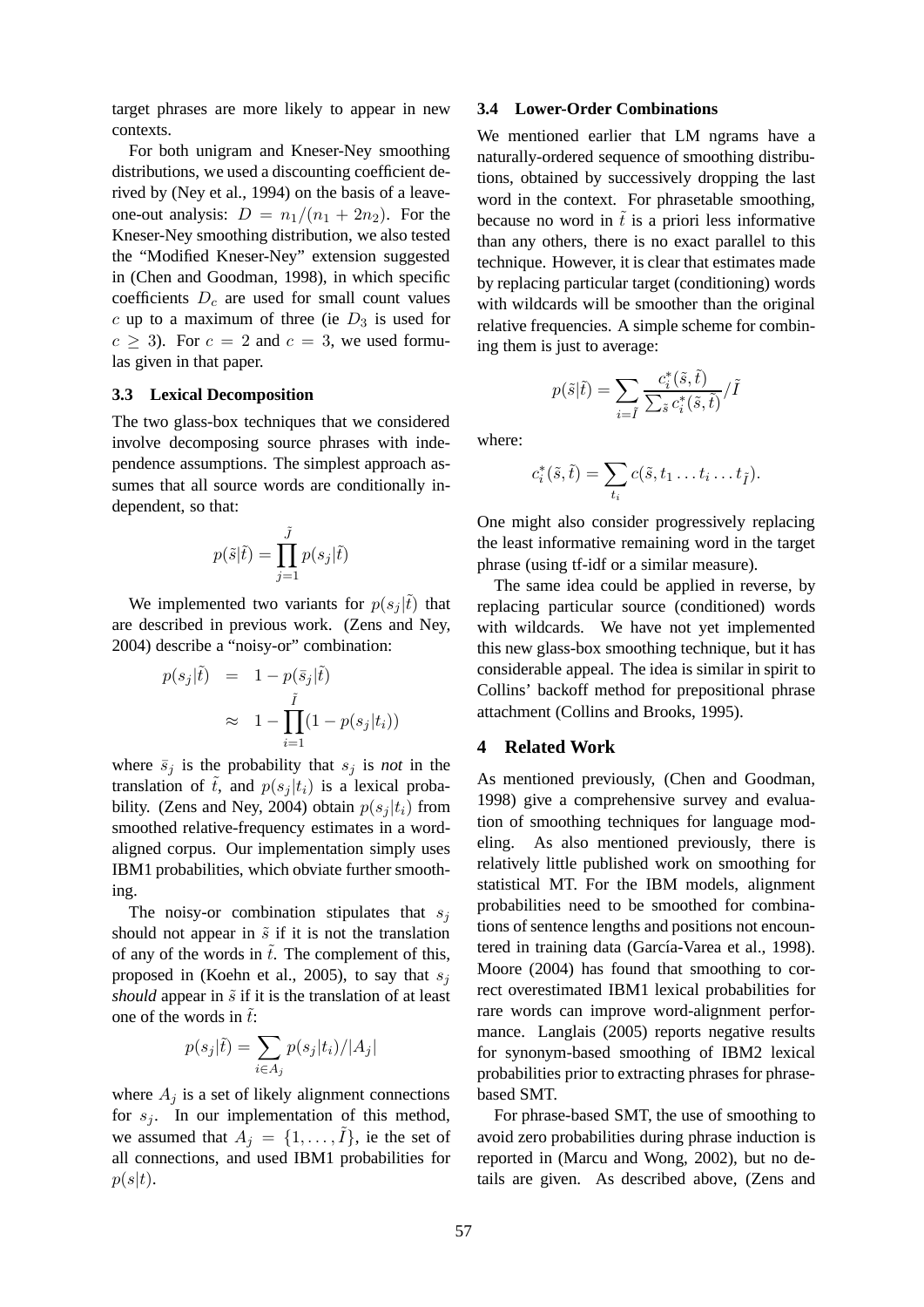Ney, 2004) and (Koehn et al., 2005) use two different variants of glass-box smoothing (which they call "lexical smoothing") over the phrasetable, and combine the resulting estimates with pure relativefrequency ones in a loglinear model. Finally, (Cettollo et al., 2005) describes the use of Witten-Bell smoothing (a black-box technique) for phrasetable counts, but does not give a comparison to other methods. As Witten-Bell is reported by (Chen and Goodman, 1998) to be significantly worse than Kneser-Ney smoothing, we have not yet tested this method.

## **5 Experiments**

We carried out experiments in two different settings: broad-coverage ones across six European language pairs using selected smoothing techniques and relatively small training corpora; and Chinese to English experiments using all implemented smoothing techniques and large training corpora. For the black-box techniques, the smoothed phrase table replaced the original relative-frequency (RF) phrase table. For the glass-box techniques, a phrase table (either the original RF phrase table or its replacement after black-box smoothing) was interpolated in loglinear fashion with the smoothing glass-box distribution, with weights set to maximize BLEU on a development corpus.

To estimate the significance of the results across different methods, we used 1000-fold pairwise bootstrap resampling at the 95% confidence level.

## **5.1 Broad-Coverage Experiments**

In order to measure the benefit of phrasetable smoothing for relatively small corpora, we used the data made available for the WMT06 shared task (WMT, 2006). This exercise is conducted openly with access to all needed resources and is thus ideal for benchmarking statistical phrasebased translation systems on a number of language pairs.

The WMT06 corpus is based on sentences extracted from the proceedings of the European Parliament. Separate sentence-aligned parallel corpora of about 700,000 sentences (about 150MB) are provided for the three language pairs having one of French, Spanish and German with English. SRILM language models based on the same source are also provided for each of the four languages. We used the provided 2000-sentence devsets for tuning loglinear parameters, and tested on the 3064-sentence test sets.

Results are shown in table 1 for relativefrequency (RF), Good-Turing (GT), Kneser-Ney with 1 (KN1) and 3 (KN3) discount coefficients; and loglinear combinations of both RF and KN3 phrasetables with Zens-Ney-IBM1 (ZN-IBM1) smoothed phrasetables (these combinations are denoted RF+ZN-IBM1 and KN3+ZN-IBM1).

It is apparent from table 1 that any kind of phrase table smoothing is better than using none; the minimum improvement is 0.45 BLEU, and the difference between RF and all other methods is statistically significant. Also, Kneser-Ney smoothing gives a statistically significant improvement over GT smoothing, with a minimum gain of 0.30 BLEU. Using more discounting coefficients does not appear to help. Smoothing relative frequencies with an additional Zens-Ney phrasetable gives about the same gain as Kneser-Ney smoothing on its own. However, combining Kneser-Ney with Zens-Ney gives a clear gain over any other method (statistically significant for all language pairs except en→es and en→de) demonstrating that these approaches are complementary.

## **5.2 Chinese-English Experiments**

To test the effects of smoothing with larger corpora, we ran a set of experiments for Chinese-English translation using the corpora distributed for the NIST MT05 evaluation (www.nist.gov/speech/tests/mt). These are summarized in table 2. Due to the large size of the out-of-domain UN corpus, we trained one phrasetable on it, and another on all other parallel corpora (smoothing was applied to both). We also used a subset of the English Gigaword corpus to augment the LM training material.

| corpus   | use                 | sentences  |
|----------|---------------------|------------|
| non-UN   | $phrasedable1 + LM$ | 3,164,180  |
| UN       | $phrasedable2 + LM$ | 4,979,345  |
| Gigaword | LM                  | 11,681,852 |
| multi-p3 | dev                 | 993        |
| eval-04  | test                | 1788       |

Table 2: Chinese-English Corpora

Table 3 contains results for the Chinese-English experiments, including fixed-discount with unigram smoothing (FDU), and Koehn-Och-Marcu smoothing with the IBM1 model (KOM-IBM1)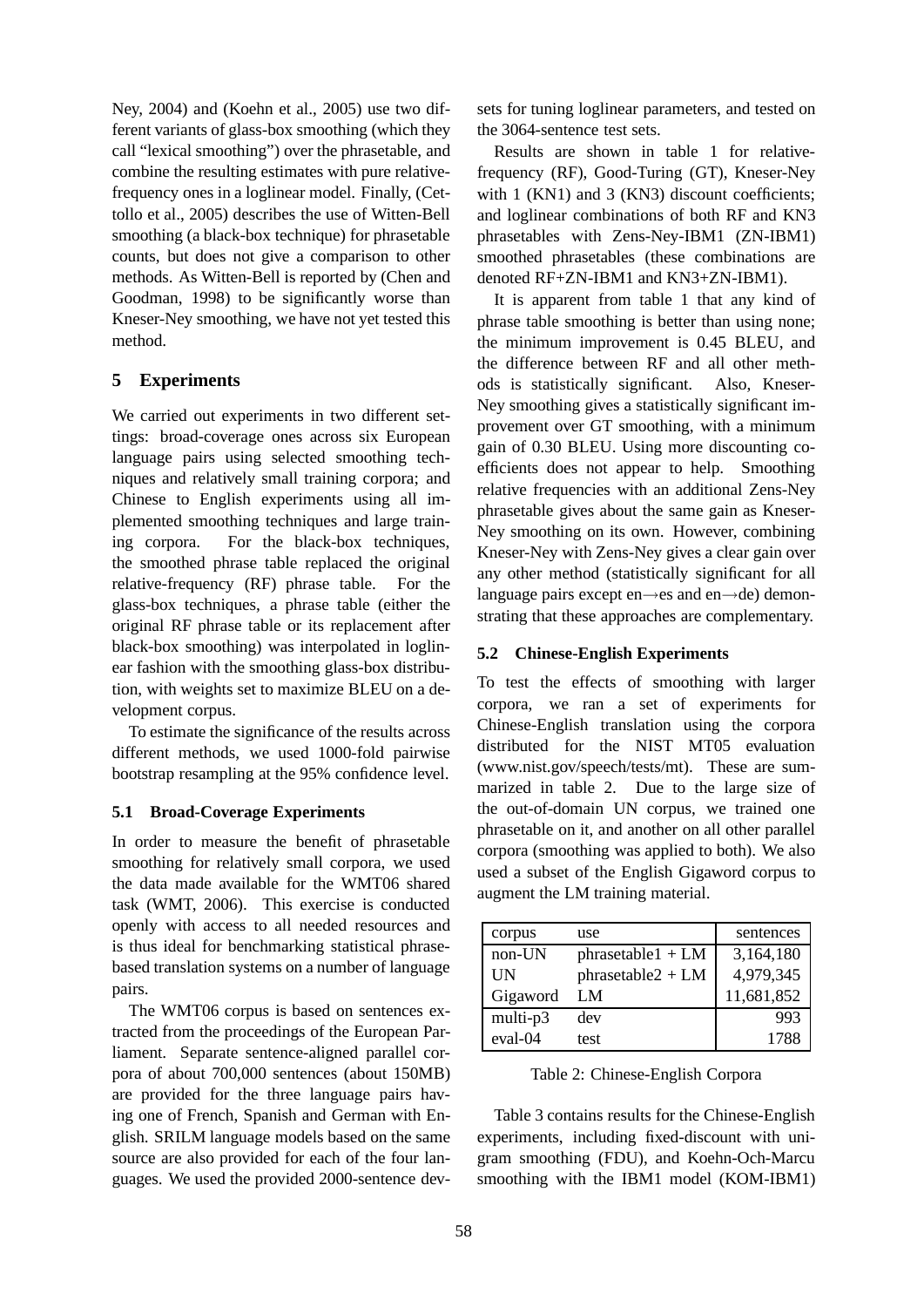| smoothing method $\mid$ fr $\longrightarrow$ en es $\longrightarrow$ en |       |       | $de \rightarrow en$ | $en \rightarrow fr$ | $en \rightarrow es$ | $en \rightarrow de$ |
|-------------------------------------------------------------------------|-------|-------|---------------------|---------------------|---------------------|---------------------|
| RF                                                                      | 25.35 | 27.25 | 20.46               | 27.20               | 27.18               | 14.60               |
| <b>GT</b>                                                               | 25.95 | 28.07 | 21.06               | 27.85               | 27.96               | 15.05               |
| KN1                                                                     | 26.83 | 28.66 | 21.36               | 28.62               | 28.71               | 15.42               |
| KN <sub>3</sub>                                                         | 26.84 | 28.69 | 21.53               | 28.64               | 28.70               | 15.40               |
| $RF+ZN-IBM1$                                                            | 26.84 | 28.63 | 21.32               | 28.84               | 28.45               | 15.44               |
| $KN3+ZN-IBM1$                                                           | 27.25 | 29.30 | 21.77               | 29.00               | 28.86               | 15.49               |

Table 1: Broad-coverage results

as described in section 3.3. As with the broad-coverage experiments, all of the black-box smoothing techniques do significantly better than the RF baseline. However, GT appears to work better in the large-corpus setting: it is statistically indistinguishable from KN3, and both these methods are significantly better than all other fixeddiscount variants, among which there is little difference.

Not surprisingly, the two glass-box methods, ZN-IBM1 and KOM-IBM1, do poorly when used on their own. However, in combination with another phrasetable, they yield the best results, obtained by RF+ZN-IBM1 and GT+KOM-IBM1, which are statistically indistinguishable. In constrast to the situation in the broad-coverage setting, these are not significantly better than the best black-box method (GT) on its own, although RF+ZN-IBM1 *is* better than all other glass-box combinations.

| smoothing method | <b>BLEU</b> score |  |  |
|------------------|-------------------|--|--|
| RF               | 29.85             |  |  |
| GT               | 30.66             |  |  |
| <b>FDU</b>       | 30.23             |  |  |
| KN1              | 30.29             |  |  |
| KN <sub>2</sub>  | 30.13             |  |  |
| KN3              | 30.54             |  |  |
| ZN-IBM1          | 29.55             |  |  |
| KOM-IBM1         | 28.09             |  |  |
| $RF+ZN-IBM1$     | 30.95             |  |  |
| $RF+KOM-IBM1$    | 30.10             |  |  |
| $GT+ZN-IBM1$     | 30.45             |  |  |
| GT+KOM-IBM1      | 30.81             |  |  |
| $KN3+ZN-IBM1$    | 30.66             |  |  |

Table 3: Chinese-English Results

A striking difference between the broadcoverage setting and the Chinese-English setting is that in the former it appears to be beneficial to apply KN3 smoothing to the phrasetable that gets combined with the best glass-box phrasetable (ZN), whereas in the latter setting it does not. To test whether this was due to corpus size (as the broad-coverage corpora are around 10% of those for Chinese-English), we calculated Chinese-English learning curves for the RF+ZN-IBM1 and KN3-ZN-IBM1 methods, shown in figure 1. The results are somewhat inconclusive: although the KN3+ZN-IBM1 curve is perhaps slightly flatter, the most obvious characteristic is that this method appears to be highly sensitive to the particular corpus sample used.



Figure 1: Learning curves for two glass-box combinations.

## **6 Conclusion and Future Work**

We tested different phrasetable smoothing techniques in two different translation settings: European language pairs with relatively small corpora, and Chinese to English translation with large corpora. The smoothing techniques fall into two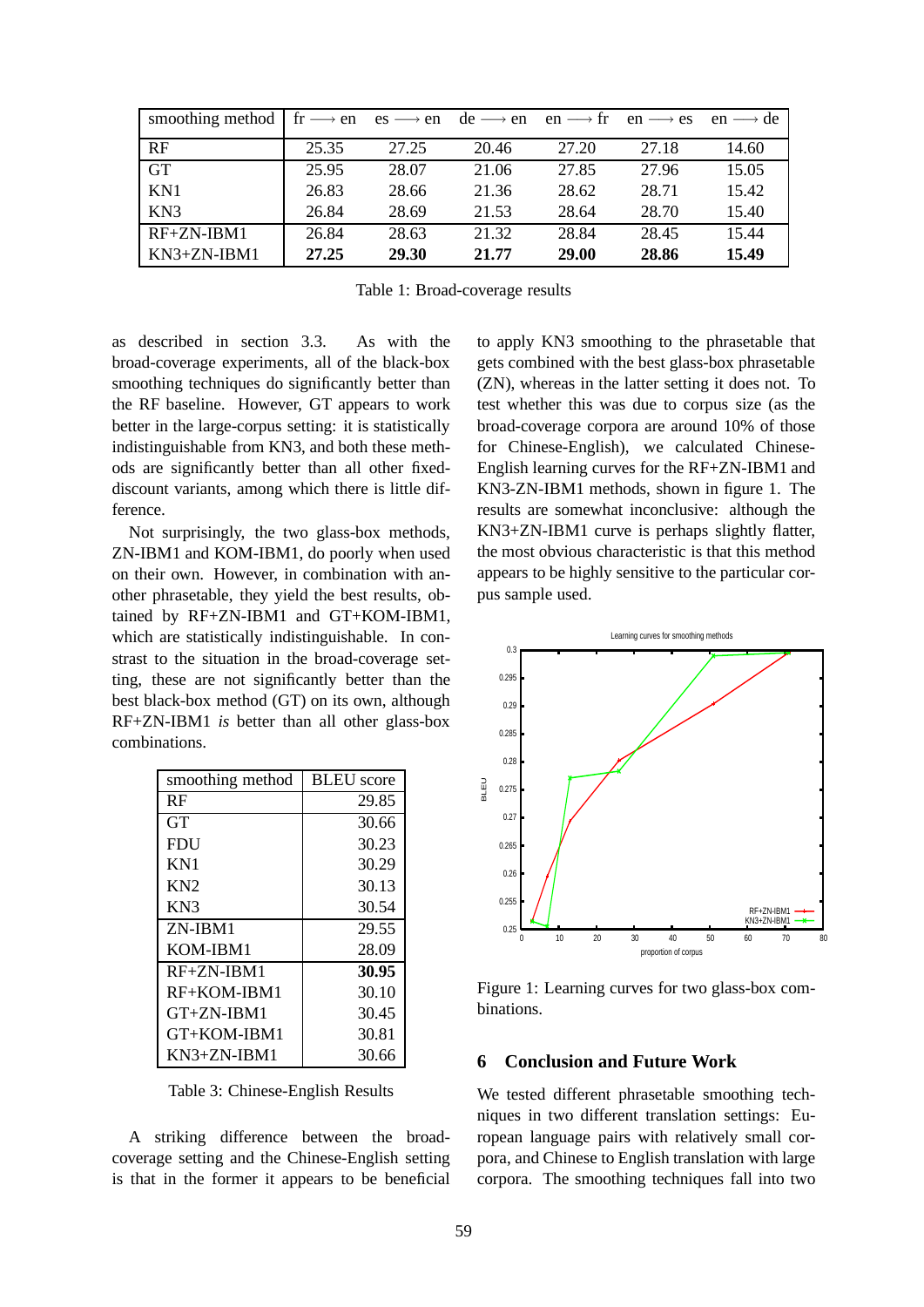categories: black-box methods that work only on phrase-pair counts; and glass-box methods that decompose phrase probabilities into lexical probabilities. In our implementation, black-box techniques use linear interpolation to combine relative frequency estimates with smoothing distributions, while glass-box techniques are combined in loglinear fashion with either relative-frequencies or black-box estimates.

All smoothing techniques tested gave statistically significant gains over pure relative-frequency estimates. In the small-corpus setting, the best technique is a loglinear combination of Kneser-Ney count smoothing with Zens-Ney glass-box smoothing; this yields an average gain of 1.6 BLEU points over relative frequencies. In the large-corpus setting, the best technique is a loglinear combination of relative-frequency estimates with Zens-Ney smoothing, with a gain of 1.1 BLEU points. Of the two glass-box smoothing methods tested, Zens-Ney appears to have a slight advantage over Koehn-Och-Marcu. Of the blackbox methods tested, Kneser-Ney is clearly better for small corpora, but is equivalent to Good-Turing for larger corpora.

The paper describes several smoothing alternatives which we intend to test in future work:

- Linear versus loglinear combinations (in our current work, these coincide with the blackbox versus glass-box distinction, making it impossible to draw conclusions).
- Lower-order distributions as described in section 3.4.
- Separate count-smoothing bins based on phrase length.

## **7 Acknowledgements**

The authors would like to thank their colleague Michel Simard for stimulating discussions. The first author would like to thank all his colleagues for encouraging him to taste a delicacy that was new to him (shredded paper with maple syrup). This material is based upon work supported by the Defense Advanced Research Projects Agency (DARPA) under Contract No. HR0011-06-C-0023. Any opinions, findings and conclusions or recommendations expressed in this material are those of the author(s) and do not necessarily reflect the views of the Defense Advanced Research Projects Agency (DARPA).

## **References**

- Peter F. Brown, Stephen A. Della Pietra, Vincent Della J. Pietra, and Robert L. Mercer. 1993. The mathematics of Machine Translation: Parameter estimation. *Computational Linguistics*, 19(2):263– 312, June.
- M. Cettollo, M. Federico, N. Bertoldi, R. Cattoni, and B. Chen. 2005. A look inside the ITC-irst SMT system. In *Proceedings of MT Summit X*, Phuket, Thailand, September. International Association for Machine Translation.
- Stanley F. Chen and Joshua T. Goodman. 1998. An empirical study of smoothing techniques for language modeling. Technical Report TR-10-98, Computer Science Group, Harvard University.
- K. Church and W. Gale. 1991. A comparison of the enhanced Good-Turing and deleted estimation methods for estimating probabilities of English bigrams. *Computer speech and language*, 5(1):19–54.
- M. Collins and J. Brooks. 1995. Prepositional phrase attachment through a backed-off model. In *Proceedings of the 3rd ACL Workshop on Very Large Corpora (WVLC)*, Cambridge, Massachusetts.
- Ismael García-Varea, Francisco Casacuberta, and Hermann Ney. 1998. An iterative, DP-based search algorithm for statistical machine translation. In *Proceedings of the 5th International Conference on Spoken Language Processing (ICSLP) 1998*, volume 4, pages 1135–1138, Sydney, Australia, December.
- Joshua Goodman. 2001. A bit of progress in language modeling. *Computer Speech and Language*.
- Trevor Hastie, Robert Tibshirani, and Jerome Friedman. 2001. *The Elements of Statistical Learning*. Springer.
- Reinhard Kneser and Hermann Ney. 1995. Improved backing-off for m-gram language modeling. In *Proceedings of the International Conference on Acoustics, Speech, and Signal Processing (ICASSP) 1995*, pages 181–184, Detroit, Michigan. IEEE.
- Philipp Koehn, Franz Josef Och, and Daniel Marcu. 2003. Statistical phrase-based translation. In Eduard Hovy, editor, *Proceedings of the Human Language Technology Conference of the North American Chapter of the Association for Computational Linguistics*, pages 127–133, Edmonton, Alberta, Canada, May. NAACL.
- P. Koehn, A. Axelrod, A. B. Mayne, C. Callison-Burch, M. Osborne, D. Talbot, and M. White. 2005. Edinburgh system description for the 2005 NIST MT evaluation. In *Proceedings of Machine Translation Evaluation Workshop*.
- Philippe Langlais, Guihong Cao, and Fabrizio Gotti. 2005. RALI: SMT shared task system description.